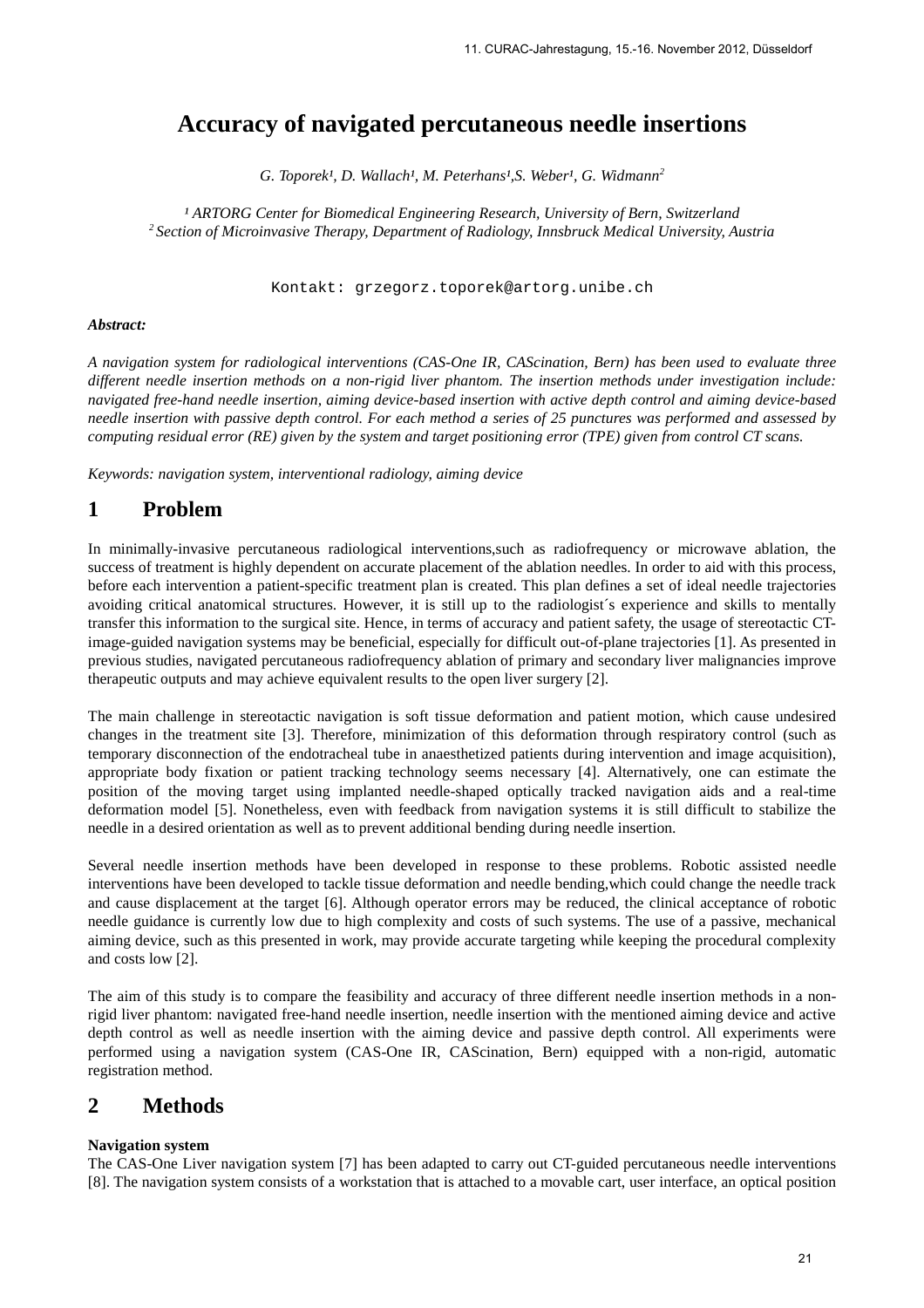measurement system (NDI Vicra, Northern Digital, Canada) and a set of custom-made marker shields reflective passive markers that can be adapted to a variety of tools, enabling their accurate tracking within the operating room.

Real-time patient tracking is done using a set of single retro-reflective marker spheres (SM) that are attached to the patient skin around the area of the expected needle incisions ( (Fig.1a). A sterilizable plastic shell around the marker and biocompatible tape allow integration of SM into clinical scenarios.

Navigation proceeds as follows: when the needle tip is placed at the entry of the planned trajectory, a targeting viewer is Navigation proceeds as follows: when the needle tip is placed at the entry of the planned trajectory, a targeting viewer is enabled (Fig.1b). By projecting the needle tip (red dot) and shaft (green dot) on a 2-dimensional target, the operator is visually aligning the needle with the planned trajectory. A depth bar on the right indicates, the distance from the needle tip to the planned target as well as the following supplementary errors: residual error separated into longitudinal and later components, angular error. A cross-sectional view at the needle axis vi obstacles along the trajectory. ig.1a). A sterilizable plastic shell around the marker and<br>os.<br>the entry of the planned trajectory, a targeting viewer is<br>aft (green dot) on a 2-dimensional plane placed at the<br>nned trajectory. A depth bar on the right ind



Fig.1: Coordinate systems and transformations for automatic registration method using single retro-reflective marker spheres (SM) in CAS-One IR navigation system (a); targeting viewer for active depth control (b).

#### **Experiment**

Three series of 25 punctures were performed on a non-rigid liver phantom. The phantom was produced by rapid prototyping using a segmented 3D model of the liver (MeVis Distant Services, Bremen, Germany) that included several prototyping using a segmented 3D model of the liver (MeVis Distant Services, Bremen, Germany) that included several<br>anatomical obstacles (portal vein, hepatic vein) and tumors, which require careful planning and needle pla mm metal screws were fixed on the liver phantom and used as targets. The liver phantom was placed under deformable plastic foam (Fig. 2) in order to simulate the patient skin. Six single markers were attached to the surface of the foam in a non-symmetrical configuration for the automatic registration. The following needle insertion methods were then evaluated on the presented phantom:

- **1)** Navigated free-hand needle insertion: The procedure does not utilize any stabilization device during the puncture. After definition of the trajectory, the marker shield is placed on the needle shaft. The position and axis orientation of the needle are obtained from calibration. The operator moves the needle above the entry and guides the needle<br>towards the target based on the information shown on the targeting viewer and depth bar (Fig. 2a). towards the target based on the information shown on the targeting viewer and depth bar (Fig. 2a).
- 2) **Navigated needle insertion with the aiming device and active depth control: The procedure uses an aiming** device (ATLAS, Elekta AB, Sweden) to provide stabilization during the adjustment of the needle to the planned trajectory and allow fixation of the final orientation of the needle during the insertion. While screwed to the CT table, an 8mm-thick, rigid, medical medical-grade titanium cylinder, with an attached marker shield, insertion brackets of the aiming device to the planned entry point. Once the position of the aiming device is correct, the cylindrical tool is removed from the aiming device and replaced with a calibrated needle. During insertion, depth information is shown on the targeting viewer (Fig. 2b). ide stabilization during the adjustment of the needle to the planned<br>ntation of the needle during the insertion. While screwed to the CT<br>nium cylinder, with an attached marker shield, is used to guide the
- 3) Navigated needle insertion with the aiming device and passive depth control: The procedure differs from the method presented above in that the needle insertions are not monitored by the navigation system. Once the position and orientation of the aiming device correspond to the planned trajectory, the distance between the tip of the cylinder and the target is displayed on the navigation system. This distance is then marked on the needle with a biocompatible pen. The cylinder is removed from the aiming device and the needle is inserted up to mark on the needle (Fig. 2c).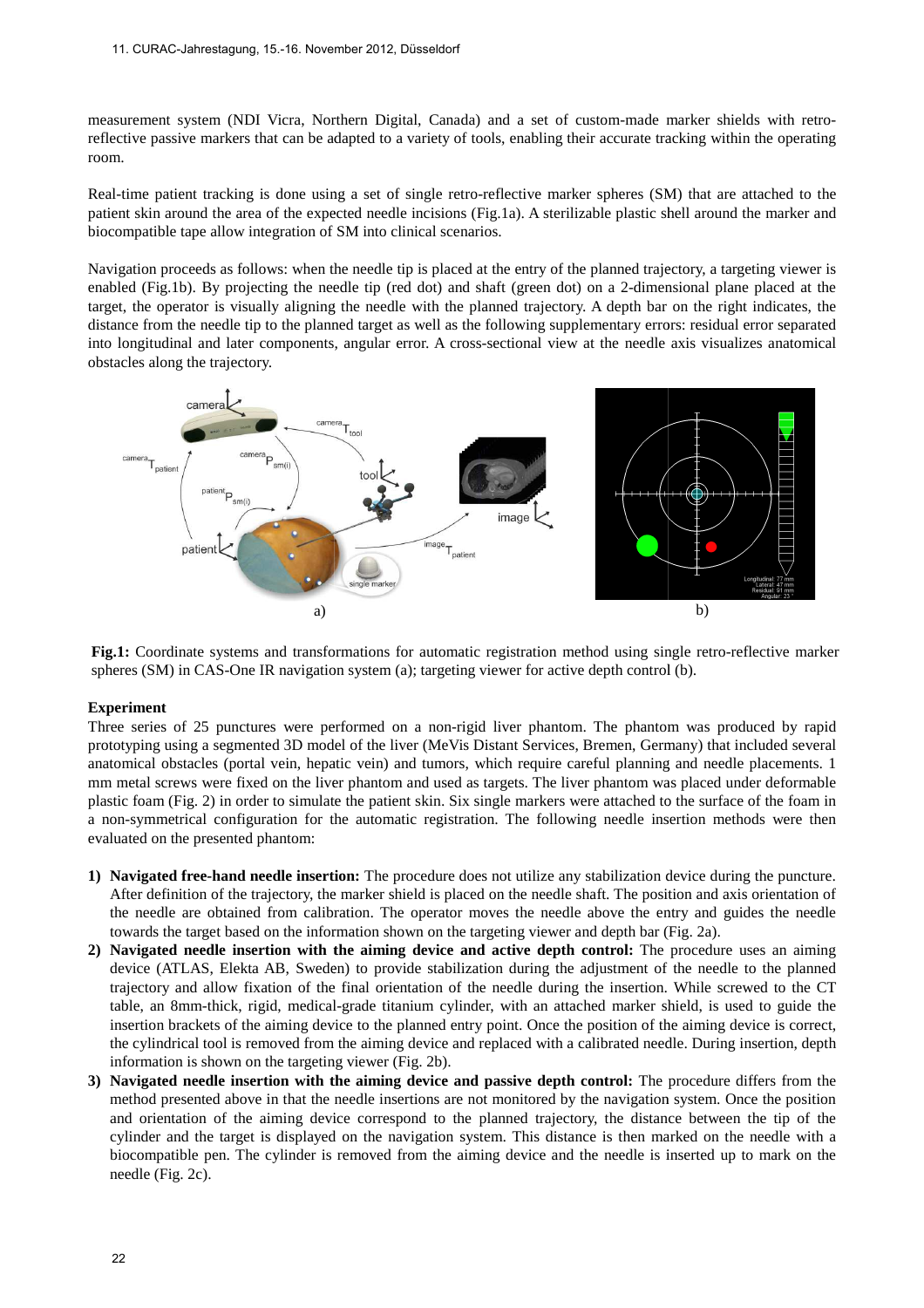

Fig.2: Evaluated methods: navigated free-hand needle insertion (a), navigated needle insertion with the aiming device and active depth control (b) and method with the aiming device and passive depth control (c).

#### **Accuracy assessment**

Before each needle insertion, the fiducial registration error (FRE) was measured from the SM tracking system. After needle insertion, the residual error (RE) was stored and the target positioning error (TPE) was evaluated on a control CT dataset. RE measures the distance between the needle tip and the target in the navigation coordinate system. This error expresses how accurately the operator may transfer a trajectory to the patient based on a given visualization scheme. FRE was computed by the system as the root mean square error between registered corresponding points. measured on the control scans as the distance between the needle tip and the planned target [10]. TPE was separated into longitudinal (along the planned trajectory) and lateral components (along the orthogonal direction). The angular error of each needle insertion was also computed. avigated needle insertion with the aiming device<br>ssive depth control (c).<br>as measured from the SM tracking system. After<br>ioning error (TPE) was evaluated on a control CT<br>et in the navigation coordinate system. This error<br>e

### **3 Results**

The average FRE measured among all methods just before needle insertion was  $0.7 \pm 0.1$  mm, with a maximum value of 0.9 mm.

Targeting accuracy is described in Table 1. The Euclidean TPE is similar for each method (ranging from  $4.6 \pm 1.2$  to  $4.9$ )  $\pm$  1.7 mm), however lateral error components are significantly lower for the method using the aiming device (unpaired  $\pm$  1.7 mm), however lateral error components are significantly lower for the method using the aiming device (unpaired t-test,  $p = 0.01$ ). The longitudinal error component is markedly lower for the free-hand method witho aiming device. The highest average angular error was measured for the free-hand insertion. Methods using the aiming device have a lower angular error but the difference was not significant. RE represents the error g system at the final needle position and is similar for both methods with needle guidance (free-hand needle insertion and aiming device-based with active depth control). RE values are not available for the method with passive depth control as needle insertion was not monitored by the navigation system. ree-hand method without utilization of the<br>hand insertion. Methods using the aiming<br>epresents the error given by the navigation

**Table 1 -** Comparison of mean and standard deviation of TPE and RE along different directions as well as final angular error for three presented navigation methods.\* represents statistically significant difference from free-hand insertion.

|            | Method                        | Navigated free-hand<br>needle insertion | Needle insertion with<br>aiming device and active<br>depth control | Needle insertion with<br>aiming device and<br>passive depth control |
|------------|-------------------------------|-----------------------------------------|--------------------------------------------------------------------|---------------------------------------------------------------------|
| <b>TPE</b> | Longitudinal [mm]             | $2.1 \pm 1.2$                           | $3.3 \pm 1.6$                                                      | $3.7 \pm 1.3$                                                       |
|            | Lateral [mm]                  | $4.2 \pm 2.0$                           | $*2.8 \pm 1.6$                                                     | $*2.3 \pm 1.3$                                                      |
|            | Euclidean [mm]                | $4.9 \pm 1.7$                           | $4.6 \pm 1.3$                                                      | $4.6 \pm 1.2$                                                       |
|            | Angular $\lceil \circ \rceil$ | $1.8 \pm 0.9$                           | $1.1 \pm 0.6$                                                      | $1.2 \pm 0.8$                                                       |
| <b>RE</b>  | Longitudinal [mm]             | $1.1 \pm 1.0$                           | $1.2 \pm 1.0$                                                      | $\overline{\phantom{0}}$                                            |
|            | Lateral [mm]                  | $1.8 \pm 1.2$                           | $1.8 \pm 1.0$                                                      | -                                                                   |
|            | Euclidean [mm]                | $2.3 \pm 1.2$                           | $2.2 \pm 1.2$                                                      |                                                                     |